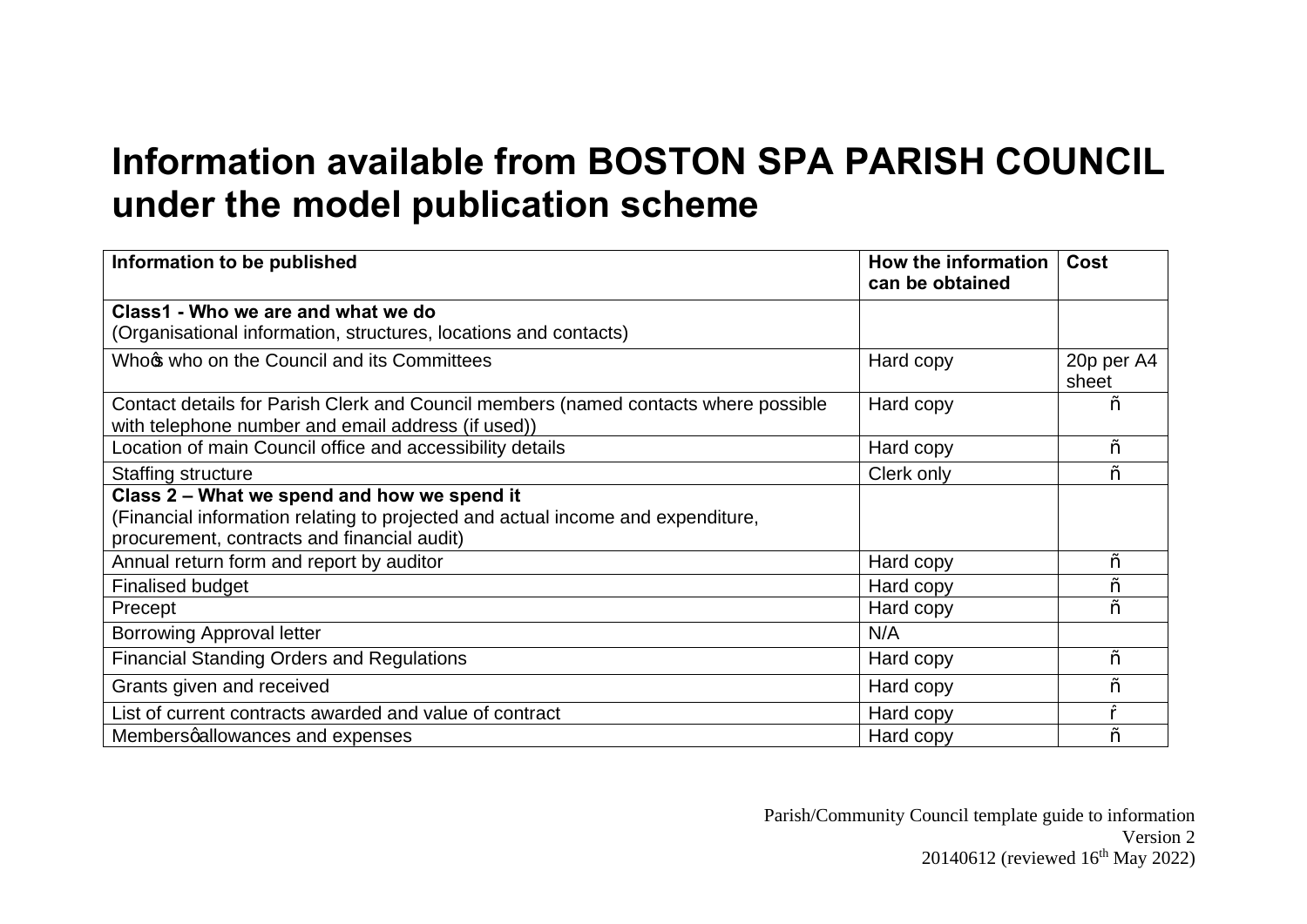| Class 3 - What our priorities are and how we are doing                                    |                  |        |
|-------------------------------------------------------------------------------------------|------------------|--------|
| (Strategies and plans, performance indicators, audits, inspections and reviews)           |                  |        |
| Parish Plan (current and previous year as a minimum)                                      | Hard copy        | 9      |
| Annual Report to Parish or Community Meeting (current and previous year as a              | Hard copy        | $\%$   |
| minimum)                                                                                  |                  |        |
| <b>Quality status</b>                                                                     | N/A              |        |
| Local charters drawn up in accordance with DCLG guidelines                                | Hard copy        | $\%$ o |
| Class 4 - How we make decisions                                                           |                  |        |
| (Decision making processes and records of decisions)                                      |                  |        |
| Timetable of meetings (Council, any committee/sub-committee meetings and parish           | Hard copy        | $\%$   |
| meetings)                                                                                 |                  |        |
| Agendas of meetings (as above)                                                            | Hard copy        | 9      |
| Minutes of meetings (as above). nb this will exclude information that is properly         | Hard copy        | %      |
| regarded as private to the meeting.                                                       |                  |        |
| Reports presented to council meetings - nb this will exclude information that is properly | Hard copy        | %      |
| regarded as private to the meeting.                                                       |                  |        |
| Responses to consultation papers                                                          | Hard copy        | $\%$   |
| Responses to planning applications                                                        | Hard copy        | $\%$   |
| Bye-laws                                                                                  | Non existing     |        |
| Written record of an officeros delegated decisions (The openness of Local Government      | <b>Hard Copy</b> | $\%$ o |
| bodies Regulations 2014)                                                                  |                  |        |
| Class 5 - Our policies and procedures                                                     |                  |        |
| (Current written protocols, policies and procedures for delivering our services and       |                  |        |
| responsibilities)                                                                         |                  |        |
| Policies and procedures for the conduct of council business:                              |                  |        |
| Procedural standing orders                                                                | Hard copy        | $\%$   |
| Committee and sub-committee terms of reference                                            | N/A              |        |
| Delegated authority in respect of officers                                                | N/A              |        |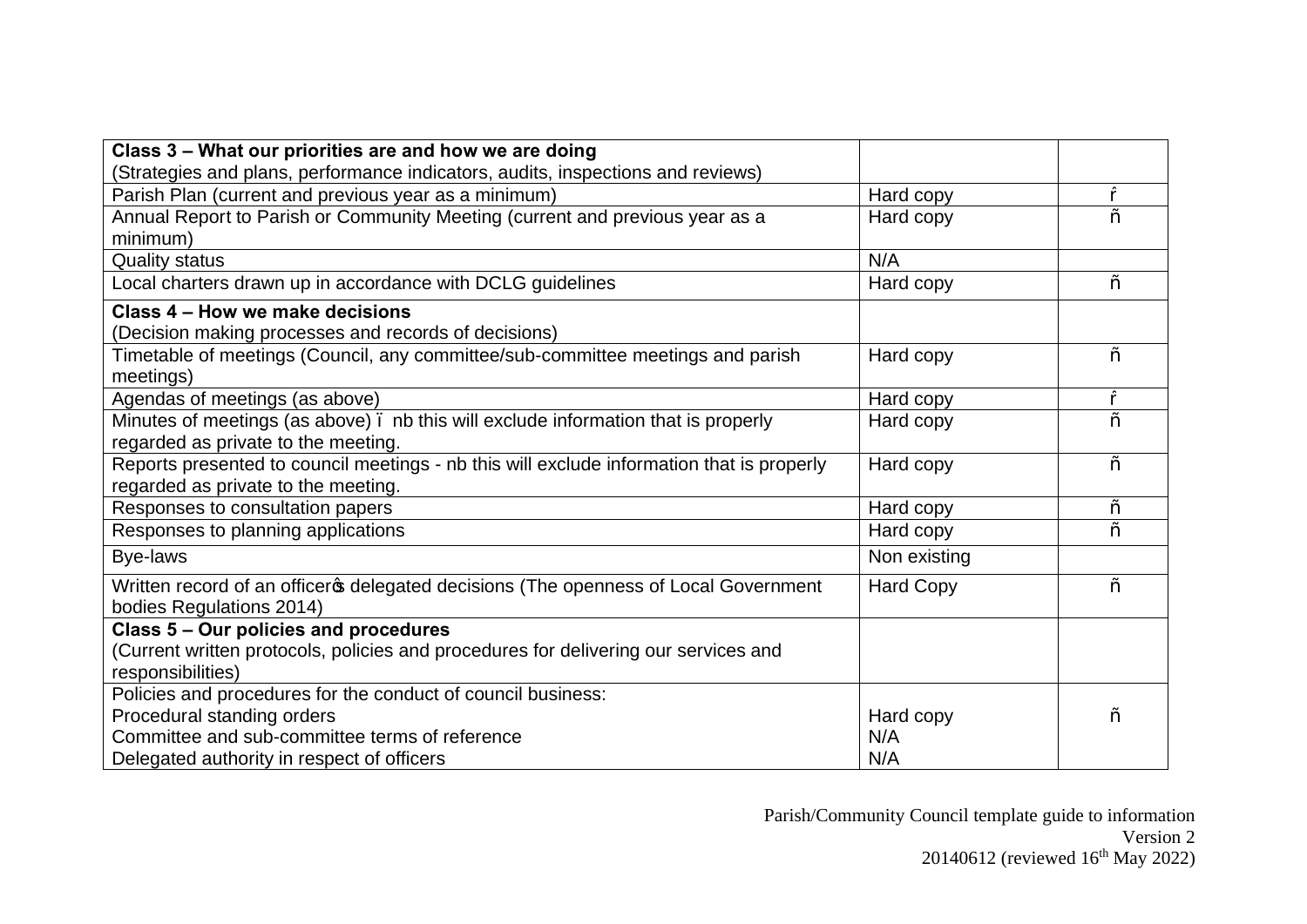| <b>Code of Conduct</b>                                                                   | Hard copy             | $\%$ |
|------------------------------------------------------------------------------------------|-----------------------|------|
| <b>Policy statements</b>                                                                 | N/A                   |      |
| Policies and procedures for the provision of services and about the employment of staff: |                       |      |
| Internal policies relating to the delivery of services                                   | N/A                   |      |
| Equality and diversity policy                                                            | N/A                   |      |
| Health and safety policy                                                                 | N/A                   |      |
| Recruitment policies (including current vacancies)                                       | N/A                   |      |
| Policies and procedures for handling requests for information                            | Hard copy             | $\%$ |
| Complaints procedures (including those covering requests for information and operating   | Hard copy             | $\%$ |
| the publication scheme)                                                                  |                       |      |
| Information security policy                                                              | Hard copy.            | $\%$ |
| Records management policies (records retention, destruction and archive)                 | N/A                   |      |
| Data protection policies                                                                 | Hard copy             | $\%$ |
| Schedule of charges (for the publication of information)                                 | Hard copy             | 0,   |
| Class 6 - Lists and Registers Currently maintained lists and registers only              |                       |      |
| Any publicly available register or list                                                  | Hard copy             | $\%$ |
| <b>Assets Register</b>                                                                   | Hard copy             | %    |
| Disclosure log                                                                           | $N/A$ .               |      |
| Register of membersqinterests                                                            | Hard copy             | %    |
| Register of gifts and hospitality                                                        | Hard copy             | $\%$ |
| Class 7 - The services we offer                                                          | some information      |      |
| (Information about the services we offer, including leaflets, guidance and newsletters   | may only be available |      |
| produced for the public and businesses) Current information only                         | by inspection         |      |
| Allotments                                                                               | Hard copy             | 9    |
| Burial grounds and closed churchyards                                                    | N/A                   |      |
| Community centres and village halls                                                      | Hard copy             | 9    |
| Parks, playing fields and recreational facilities<br>Hard copy                           |                       | $\%$ |
| Seating, litter bins, clocks, memorials and lighting<br>Hard copy                        |                       | %    |
| <b>Bus shelters</b>                                                                      | Hard copy             | $\%$ |